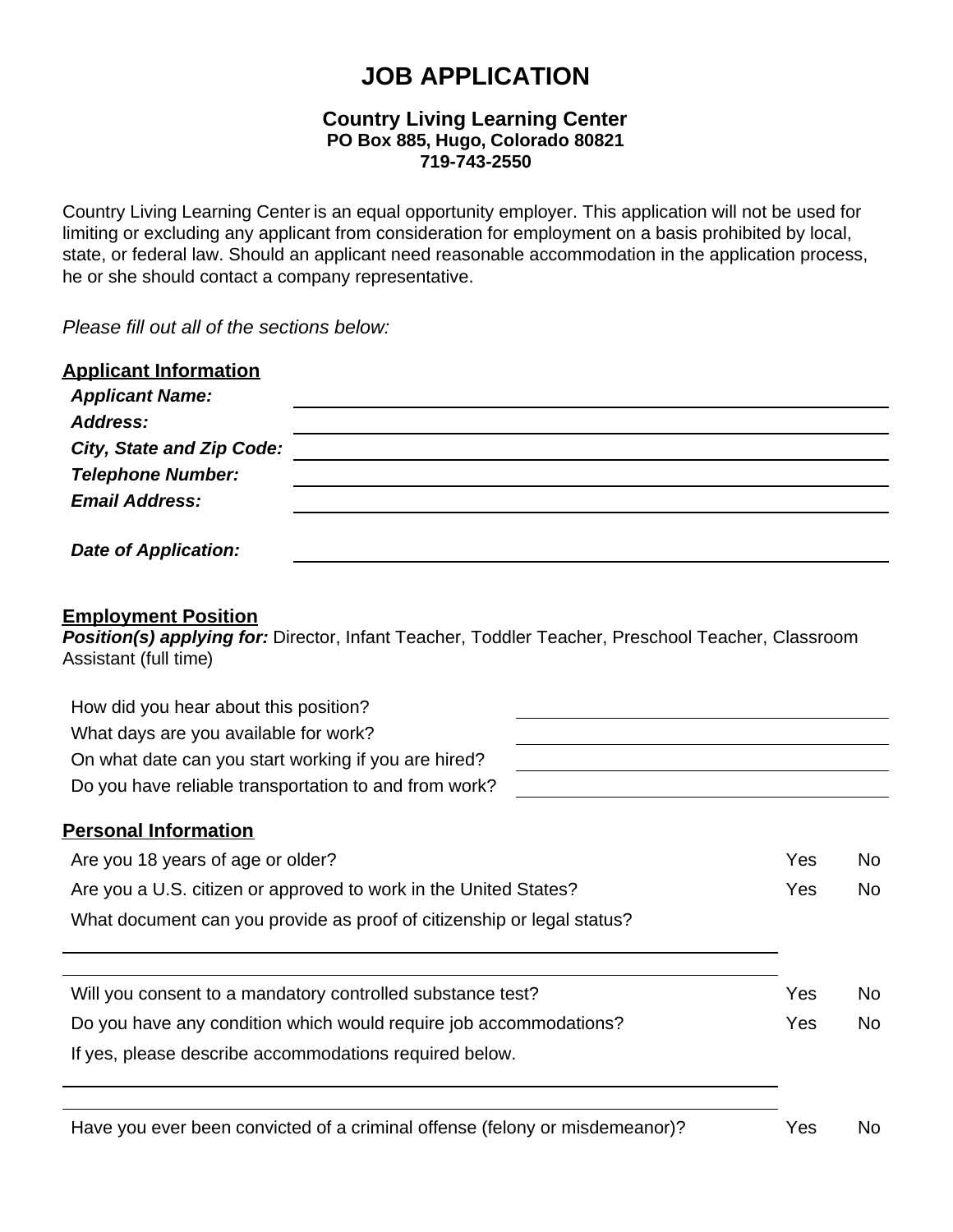If yes, please state the nature of the crime(s), when and where convicted and disposition of the case:

# **Job Skills/Qualifications**

Please list below the skills and qualifications you possess for the position for which you are applying:

*(Note: Country Living Learning Center complies with the ADA and considers reasonable accommodation measures that may be necessary for eligible applicants/employees to perform essential functions. It is possible that a hire may be tested on skill/agility and may be subject to a medical examination conducted by a medical professional. )*

# **Education and Training**

#### **High School**

| Name | $^{\circ}$ City<br>State <sub>)</sub><br>_ocatior | Graduated<br>Year | arned<br>aannar<br>'Π |
|------|---------------------------------------------------|-------------------|-----------------------|
|      |                                                   |                   |                       |

# **College/University**

| Name | City.<br>State)<br>_ocation | $\mathrm{``ear}$ $\mathrm{``}$<br>Graduated | arned<br>Jearee<br>−an… |
|------|-----------------------------|---------------------------------------------|-------------------------|
|      |                             |                                             |                         |

# **Vocational School/Specialized Training**

| Name | (City<br>State)<br>∟ocation | <b>Year Graduated</b> | Degree Earned |
|------|-----------------------------|-----------------------|---------------|
|      |                             |                       |               |

#### **Military:**

Are you a member of the Armed Services? What branch of the military did you enlist?

What was your military rank when discharged?

How many years did you serve in the military?

| How many years ald you serve in the military?                                 |  |
|-------------------------------------------------------------------------------|--|
| What military skills do you possess that would be an asset for this position? |  |

#### *Previous Employment*

**Employer Name:** Job Title: Supervisor Name: Employer Address: City, State and Zip Code: